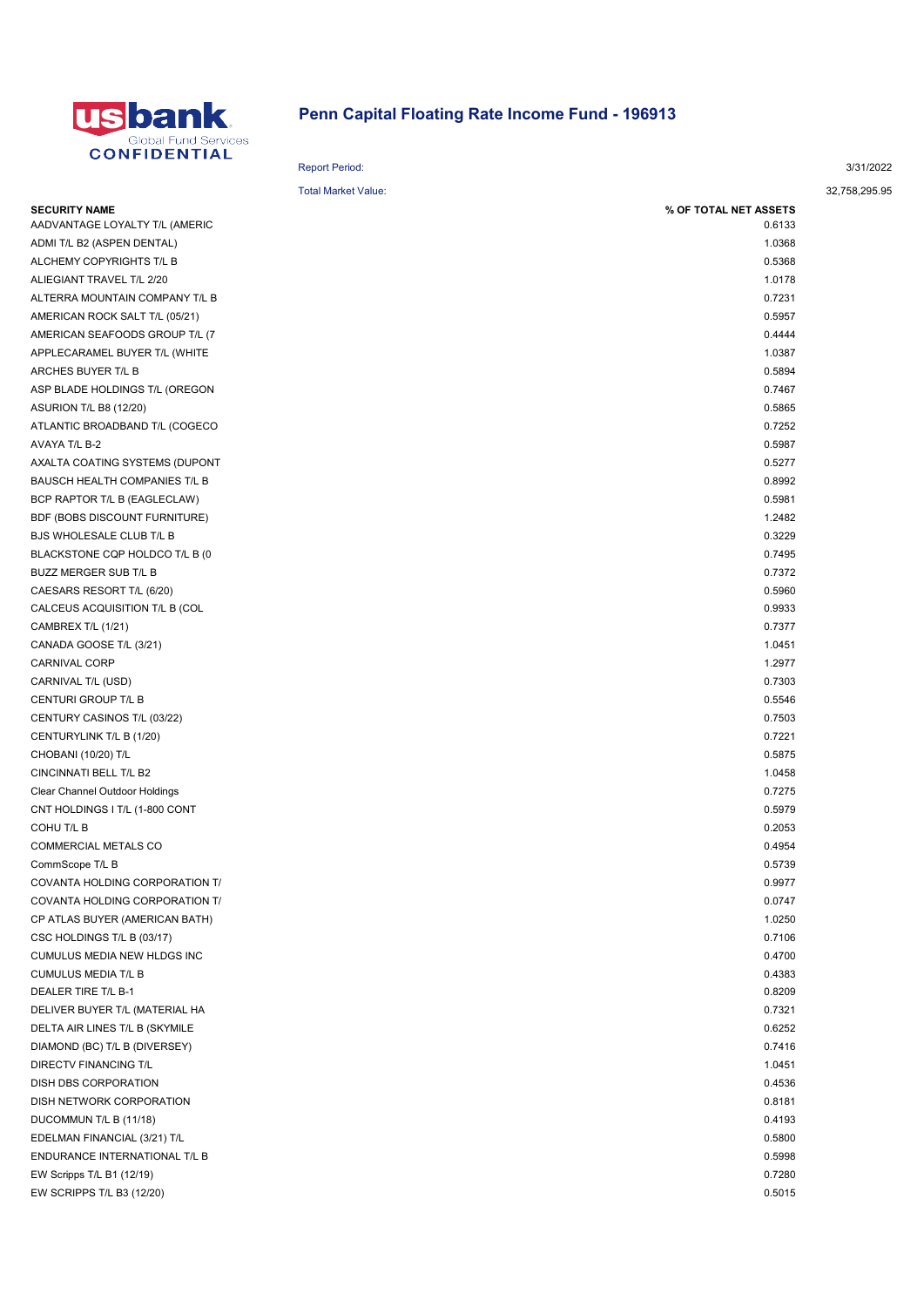| EWT HOLDINGS T/L (3/21) (EVOQU         | 0.5942 |
|----------------------------------------|--------|
| FC COMPASSUS T/L B-1 (2/21)            | 0.5824 |
| FISERV INVESTMENT T/L B                | 0.5922 |
| FORD MOTOR CREDIT COMPANY              | 0.6056 |
| FORD MTR CO DEL                        | 0.6634 |
| FORTRESS TRANSN & INFRA INVS L         | 0.9502 |
| <b>FOUNDATION BUILDING MATERIALS</b>   | 0.6068 |
| FREEPORT LNG IVESTMENTS T/L B          | 0.7517 |
| FRONERI INTERNATIONAL T/L (1/2         | 0.5856 |
| GATES GLOBAL T/L (2/21)                | 0.5933 |
| GEMINI HDPE T/L B (12/20)              | 0.5704 |
| GFL ENVIRONMENTAL T/L (12/20)          | 0.5972 |
| GIP II BLUE T/L (GLOBAL INFRAS         | 0.7522 |
| GO DADDY T/L B (11/17)                 | 0.6418 |
| GOGO INTERMEDIATE HOLDINGS T/L         | 0.5980 |
| GRAHAM PACKAGING T/L (2/21)            | 0.5784 |
| <b>GREAT OUTDOORS GROUP T/L (BASS)</b> | 1.0531 |
| HERBALIFE NUTRITION T/L B (08/         | 0.6580 |
| HIGHTOWER HOLDING T/L B (4/21)         | 0.5990 |
| HILTON GRAND VACATIONS BORROWE         | 0.7507 |
| HUB INTERNATIONAL T/L B (04/18         | 0.5905 |
| ILLUMINATE BUYTER T/L 2/21 (MC         | 0.5517 |
| <b>INGEVITY CORP</b>                   | 0.4827 |
| IRB HOLDING (ARBY'S) T/L B (01         | 0.7289 |
| <b>IRB HOLDING T/L B</b>               | 0.5962 |
| JO-ANN STORES T/L (6/21)               | 0.6544 |
| KEHE DISTRS LLC/ KEHE FIN CORP         | 0.3503 |
| LBM T/L B                              | 0.6278 |
| LIFE TIME T/L (1/21) (LIFE TIM         | 0.0919 |
| LOGMEIN T/L (8/20)                     | 0.4413 |
| MARRIOTT OWNERSHIP RESORTS INC         | 0.9548 |
| MATCH.COM                              | 0.5930 |
| MCAFEE T/L B $(01/22)$                 | 0.9015 |
| MGM GROWTH PPTYS OPER PRTN/            | 0.4581 |
| MIWD HOLDCO II LLC / MIWD FIS          | 0.7077 |
| NAB HOLDINGS T/L (11/21)               | 1.0468 |
| NAVICURE T/L B (9/19)                  | 0.4473 |
| NETFLIX INC.                           | 0.3809 |
| NEW FORTRESS ENERGY INC                | 0.6908 |
| NEXUS BUYER (PROMONTORY INTERF         | 0.7347 |
| NIELSEN FINANCE T/L B4                 | 0.4514 |
| NUMERICABLE (ALTICE/YPSO) T/L          | 0.7022 |
| OCEANEERING INTL INC                   | 0.5980 |
| OPTION CARE (BIOSCRIP) TL (10/         | 0.8996 |
| PACTIV EVERGREEN GROUP T/L B (         | 0.7356 |
| PAYSAFE HOLDINGS T/L B-1 (USD)         | 0.7220 |
| PEARL INTERMEDIATE T/L (PETVET         | 0.9405 |
| PETSMART (1/21) T/L                    | 0.6008 |
| PIKE 1/21 INCREMENTAL                  | 0.5902 |
| PLANTRONICS T/L B                      | 0.5470 |
| PLAYTIKA HOLDING T/L B (3/21)          | 0.5920 |
| Press Ganey (Emerald TopCo) T/         | 0.8761 |
| PRIME SECURITY SERVICES T/L (1         | 0.8421 |
| PROOFPOINT T/L                         | 0.5991 |
| QUIKRETE HOLDINGS INC T/L B            | 1.1187 |
| RACKSPACE HOSTING T/L (1/21) (         | 0.5880 |
| REYNOLDS GROUP HOLDINGS T/L (P         | 0.5839 |
| ROYAL CARIBBEAN GROUP                  | 0.7803 |
| RUSSELL INVESTMENTS T/L (10/20         | 0.5977 |
| SABERT CORP T/L B                      | 0.5441 |
| SAVERS T/L (4/21)                      | 0.5995 |
| SCHWEITZER-MAUDUIT T/L B               | 0.5922 |
|                                        |        |